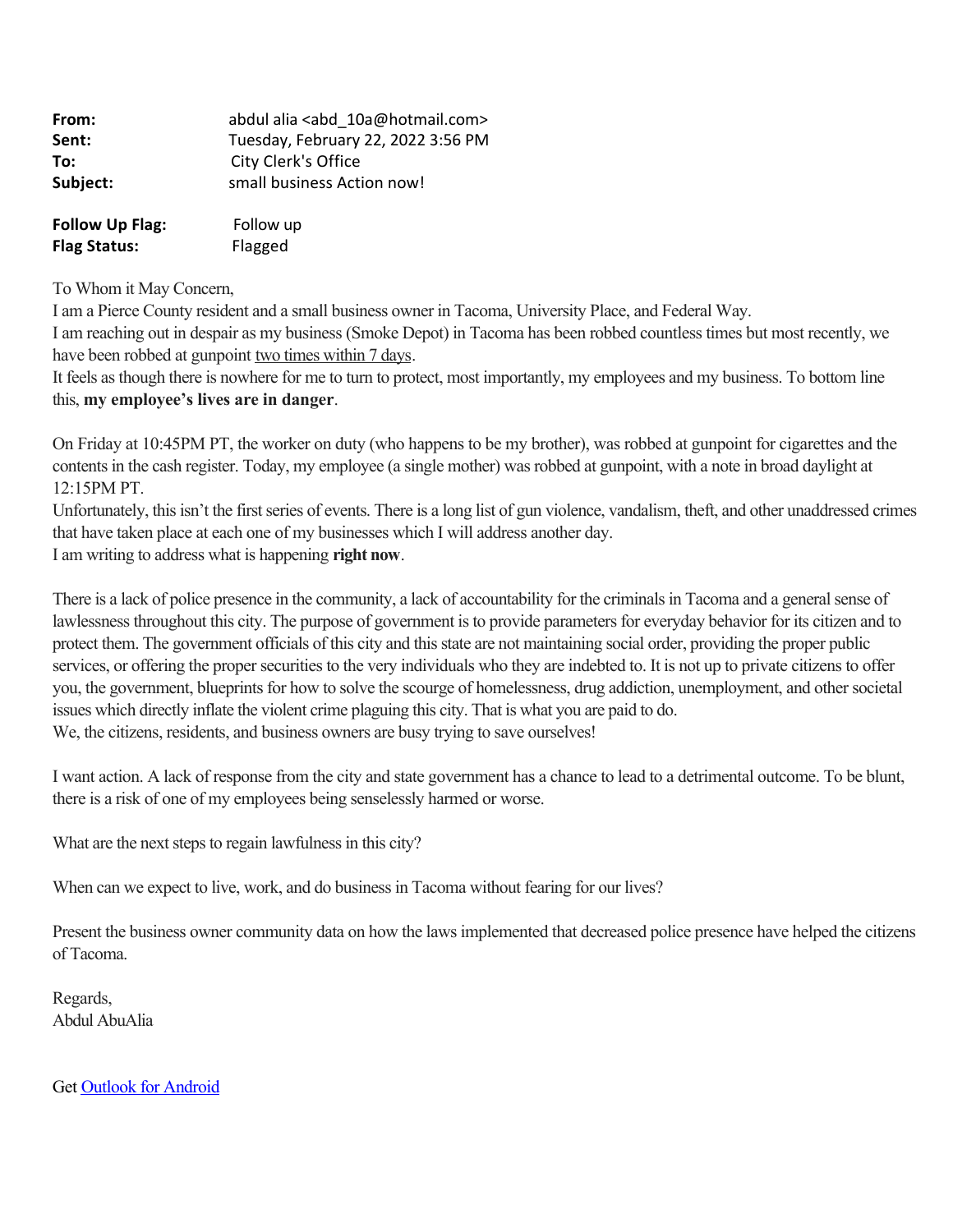| From:                  | jo davies <jodavieshac@gmail.com></jodavieshac@gmail.com>             |
|------------------------|-----------------------------------------------------------------------|
| Sent:                  | Tuesday, February 22, 2022 3:26 PM                                    |
| To:                    | City Clerk's Office                                                   |
| Subject:               | community forum comment for City Council meeting of February 22, 2022 |
| <b>Follow Up Flag:</b> | Follow up                                                             |
| <b>Flag Status:</b>    | Flagged                                                               |

Mayor,Councilmembers, City Manager:

The time has come, (really it's long overdue) for Tacoma to get serious about our appearance. Volunteer litter-picker-uppers, Call to Haul, and one-offs such as Tidy Up Tacoma and Community Clean-ups are fine but they can not, and will not, stem the tide of trash and litter in our parking strips, sidewalks, streets and alleys, indeed,everywhere you look. What needs to happen is regular, systematic clean-up/removal by the Environmental Services Department. This needs to be a budget priority...there can be no excuse for the blight that is festering.

jo davies 220 Tacoma Ave S, #710, Tacoma, WA 98402 253-307-5147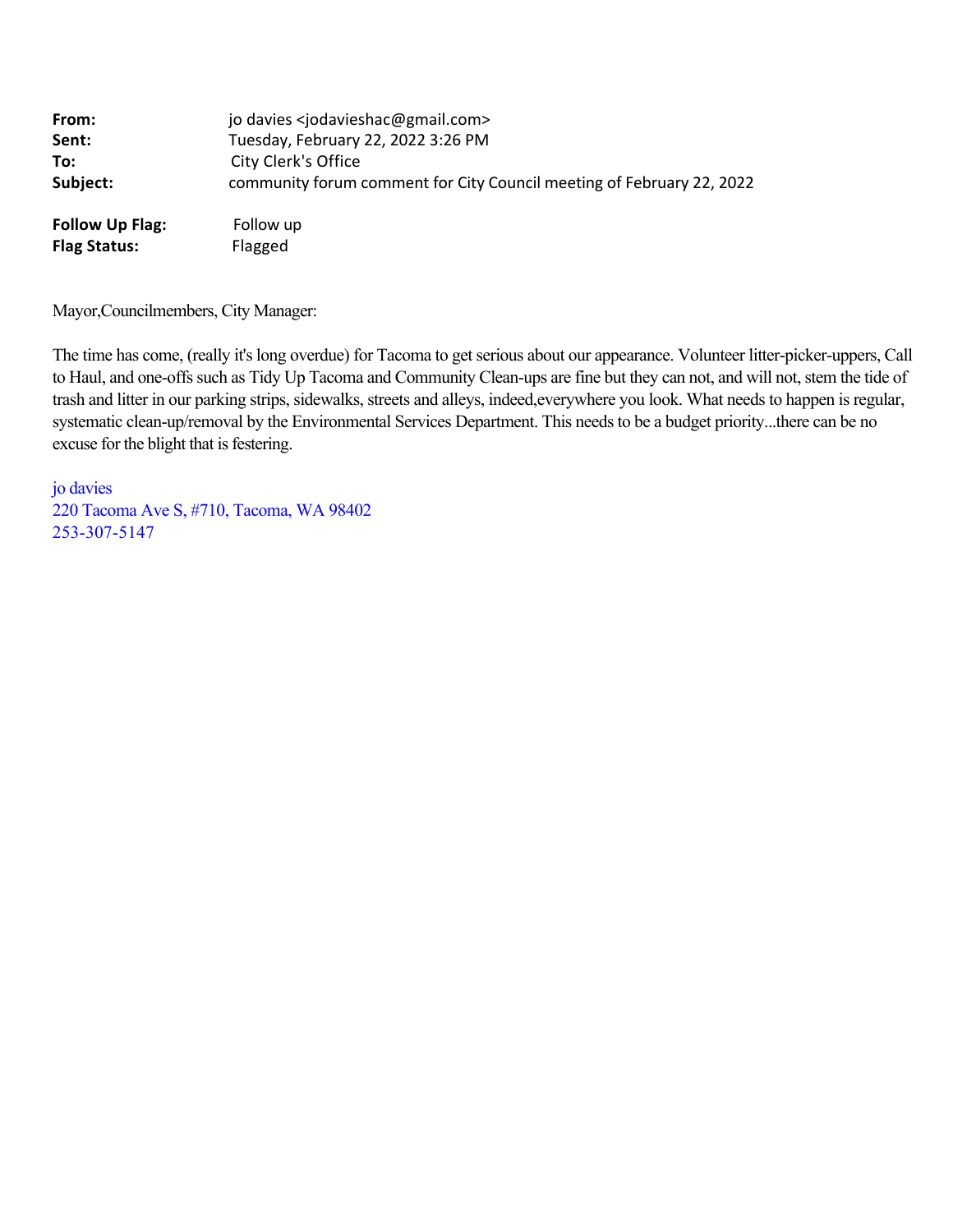| From:               | Sally Perkins <sally@practicalsolutionstacoma.com></sally@practicalsolutionstacoma.com> |
|---------------------|-----------------------------------------------------------------------------------------|
| Sent:               | Tuesday, February 22, 2022 1:58 PM                                                      |
| To:                 | City Clerk's Office                                                                     |
| Subject:            | Written comment for Feb 22, 2022 Virtual Forum                                          |
| <b>Attachments:</b> | 2022 2 22 City Virtual Forum written testimony.pdf                                      |
|                     |                                                                                         |

**Follow Up Flag:** Follow up<br> **Flag Status:** Flagged **Flag Status:** 

Good afternoon, Doris, attached is my written comment for the February 22, 2022 Virtual Forum.

Thank you.

Sally

Sally Perkins 1419 S Sheridan Avenue Tacoma, WA 98405 [sally@practicalsolutionstacoma.com](mailto:sally@practicalsolutionstacoma.com)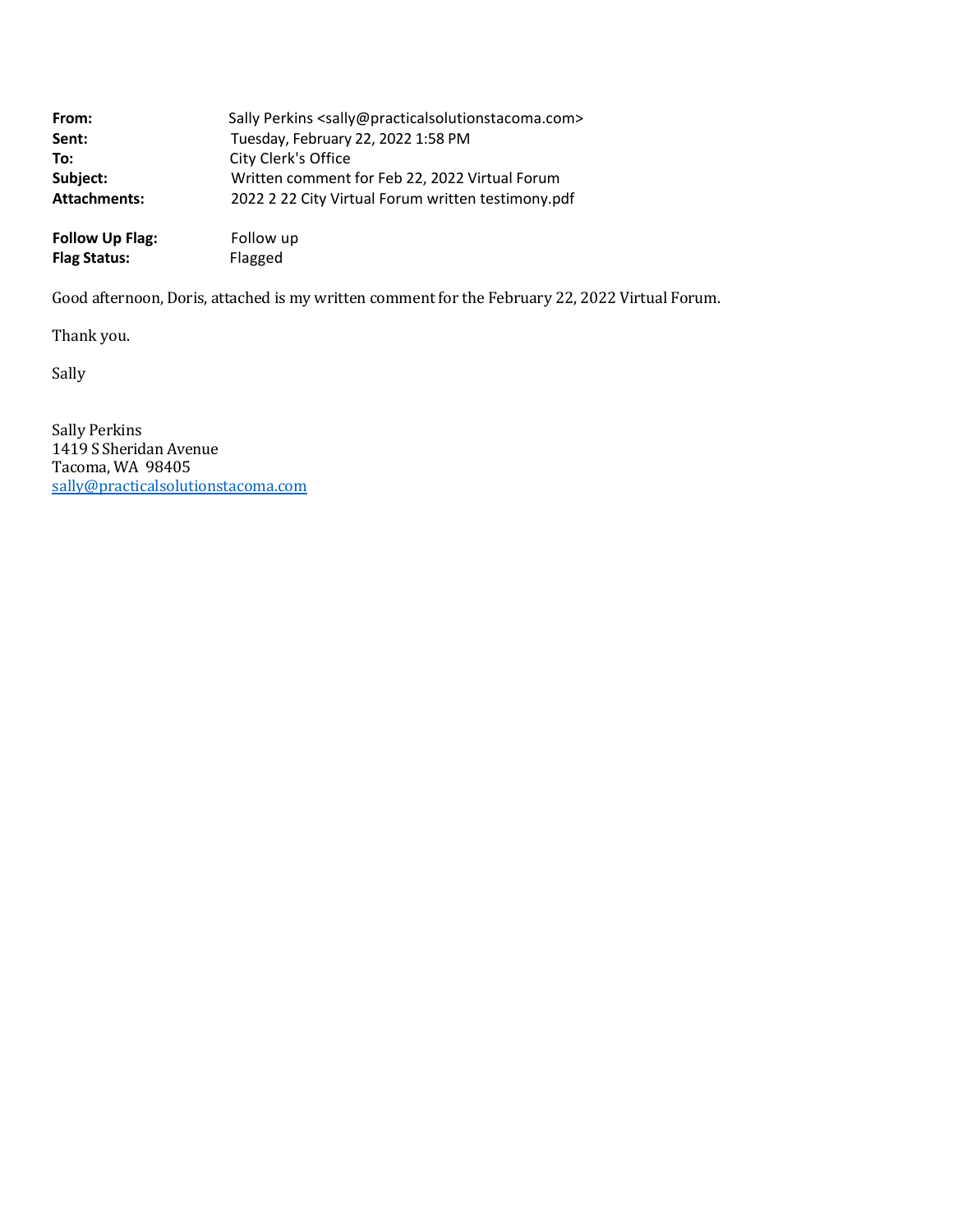February 22, 2022

To: Mayor Woodards, Deputy Mayor Ushka, Council Member Blocker and the full City Council.

## **Virtual Forum written testimony on alternative crisis response.**

My name is Sally Perkins. I live in Council District #3, Councilmember Blocker's District. I am writing to you today as a signer of the community petition to create a fully-funded, unarmed, non-police crisis response team in Tacoma. The time for this transformation is now.

I support the petition because people experiencing a mental health or substance use crisis may need one or many things, like mental health care, medication, housing, or simply some kindness and compassion. What they do not need is to be shouted at or issued "commands," or to be "controlled" or arrested. It is past time for Tacoma to organize, hire, and fully fund a response team of people who can actually help people during a crisis in the ways they need to be helped.

## Ask yourselves this question: **If my child, partner, cousin, or neighbor were experiencing a mental health crisis, who would I want to call for help, and how would I want them to treat my loved one when they show up?**

When I answer this question for myself…I want the people showing up to help to speak softly, to move slowly and carefully, to acknowledge the humanity of my loved one, and seek to calm the whole situation down. I would want the people showing up to show kindness and understanding.

I want the people I call to be highly skilled at calming people and situations down, to arrive with the goal of saving the person's dignity and life in the interaction. I don't want them to be in tactical gear, nor do I want them to have weapons.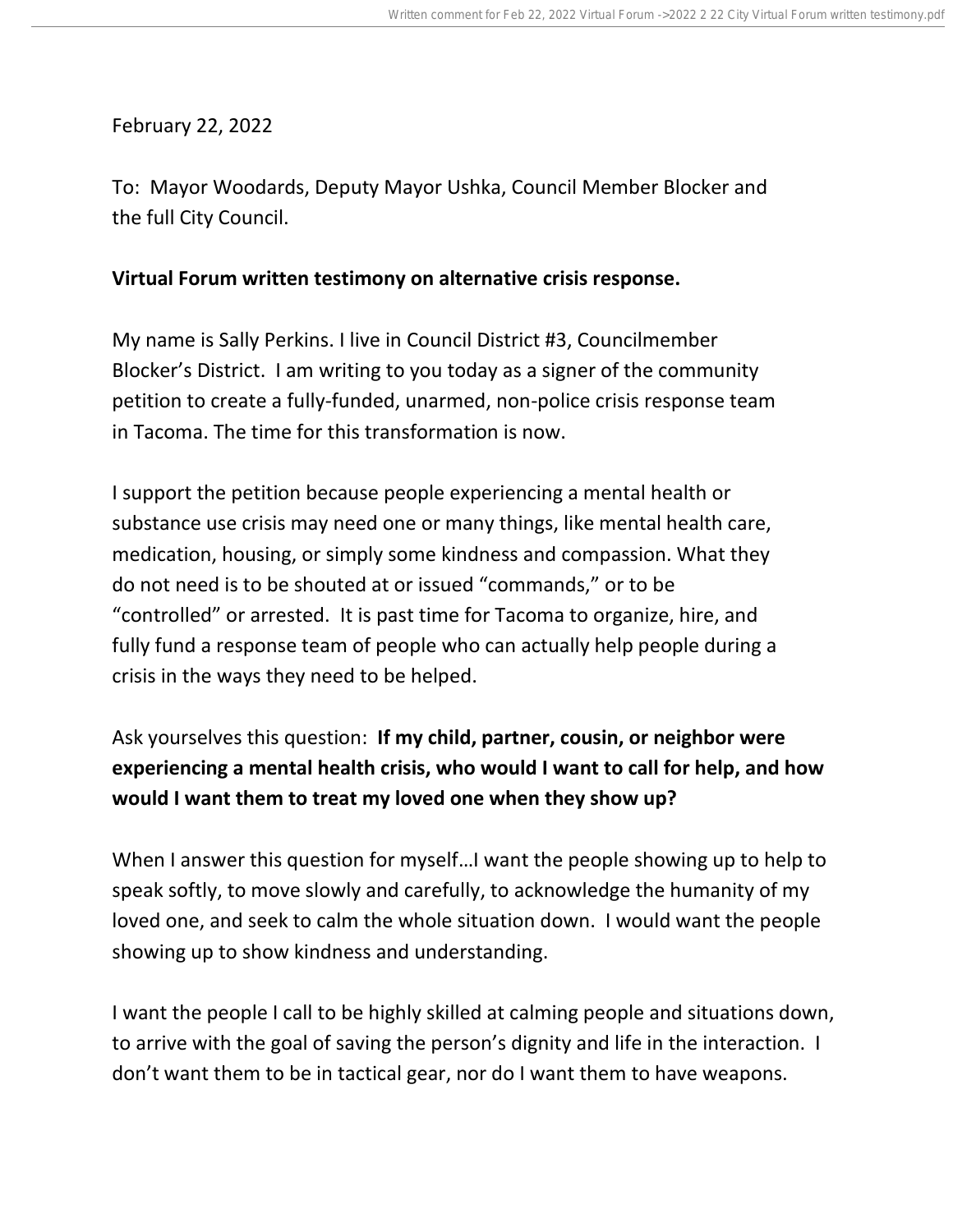In the handful of instances where the people showing up assess the situation and think it is too volatile to handle by themselves, I want them to be able to call on specially-trained law enforcement and EMT personnel to help, in as calm and gentle a way as possible.

The City Council and City staff have made strong commitments to transformation. This is one of your essential transformations and our community is going to hold you accountable for following through on it. Now, not years from now.

In the past several years, I have seen several of my friends experience mental health crises. Two of them had shown signs of increasing mental distress but got no help until they committed felony assault and were arrested. One was injured in their assault incident. Both were unhoused at the time, and had not been able to navigate the housing services maze. One was released to a congregate shelter and lasted there two days.

The third appeared agitated enough to require a DCR to respond and order an involuntary commitment. This person verbally objected to being sent to an evaluation and treatment center, and left as soon as possible (an involuntary commitment does NOT increase someone's interest in getting treatment…) …and ended up back in Jail.

In each of these cases, a community member, a neighbor, a friend, was subjected to intense suffering, incarceration, risk of injury, homelessness, and forced treatment through involuntary commitment. Every single one of these impacts is traumatic and makes the mental health crisis worse.

Is this our vision as a community? To treat our neighbors this way?

I sure hope not.

**Please create a fully-funded, unarmed, non-police crisis response team in Tacoma. The time for this transformation is now.**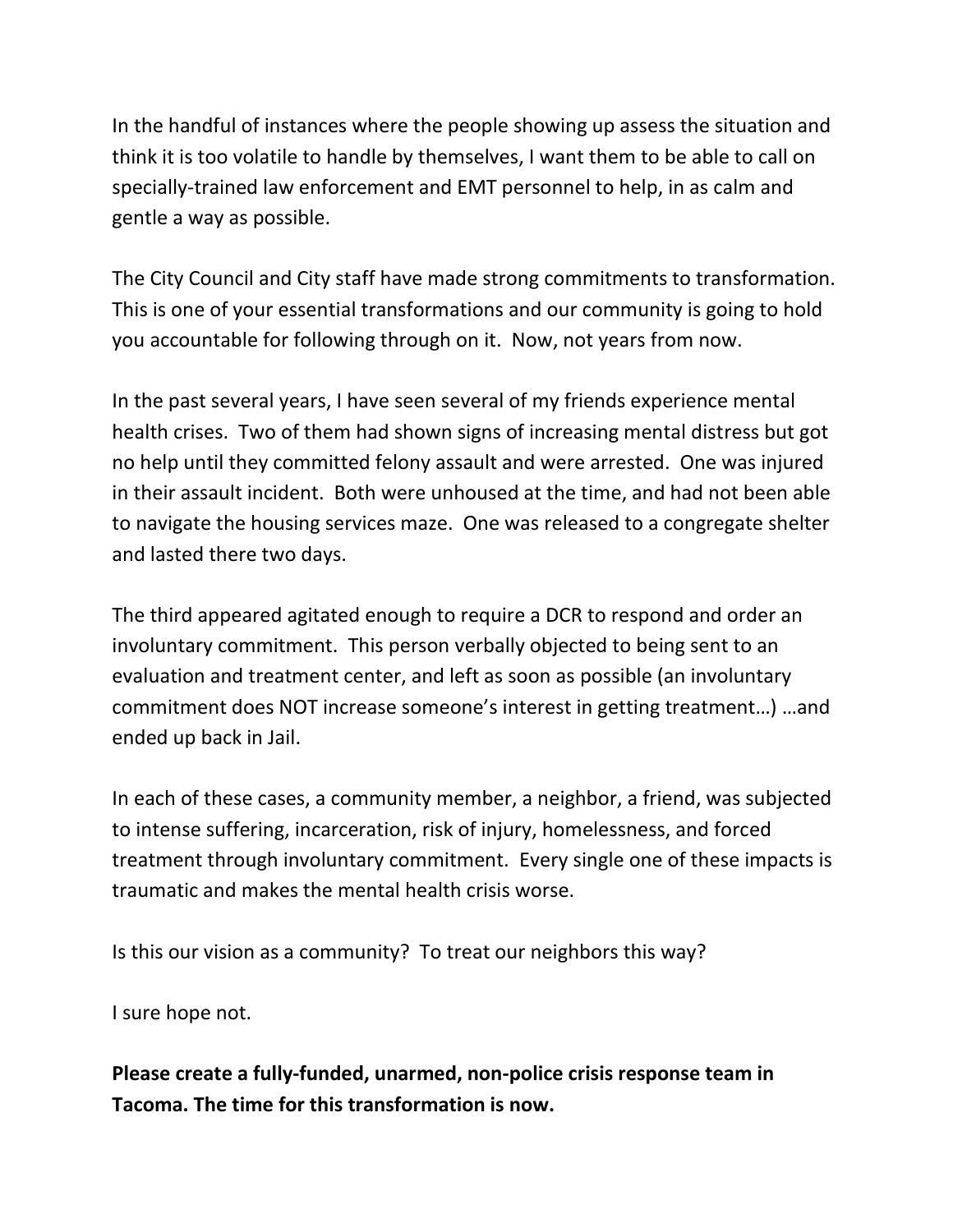| From:                  | Pink Lips <pinklipspugetsound@gmail.com></pinklipspugetsound@gmail.com>           |
|------------------------|-----------------------------------------------------------------------------------|
| Sent:                  | Friday, February 18, 2022 12:00 PM                                                |
| To:                    | Ushka, Catherine; Woodards, Victoria                                              |
| Cc:                    | Matt Nagle; Matt Driscoll; City Clerk's Office; Pauli, Elizabeth; achen@tpchd.org |
| Subject:               | Re: Written Comment for Next Council Meeting / Community Forum / Virtual Forum    |
| <b>Follow Up Flag:</b> | Follow up                                                                         |
| <b>Flag Status:</b>    | Flagged                                                                           |

I heard on the news that the City Council recently gave the Health Department \$100K for their Bravo program (where businesses verify vaccination status). With everything U.S. politicians are doing to rush toward "normal" despite no scientific data supporting it (see Hong Kong and Denmark right now for a glimpse at the future), can you get that money back ASAP and use it toward something else? These are taxpayer dollars and I do not support the Health Department keeping that money.

City Clerk, I would also like it on the record for the upcoming public forum that I asked the City Council to read these two articles before deciding on in-person meetings, but that even after seeing these two articles they pushed forward anyway to exacerbate public health risks for people of color, the elderly, the immunocompromised and CHILDREN under the age of 12 who are too young to get boosted and some who are too young to even get ANY vaccines.

[https://www.cnn.com/2022/02/17/health/ba-2-covid-severity/index.html](https://urldefense.com/v3/__https:/www.cnn.com/2022/02/17/health/ba-2-covid-severity/index.html__;!!CRCbkf1f!H3pMcJGSFO-r67nXNB48RzO8gnNzGOIaLlLFn91TIUnIO4tGqAMHaVLrR42NwczrxxeCag$)

[https://www.seattletimes.com/seattle-news/a-uw-expert-just-called-the-end-of-the-pandemic-why-is-nobody-celebrating/](https://urldefense.com/v3/__https:/www.seattletimes.com/seattle-news/a-uw-expert-just-called-the-end-of-the-pandemic-why-is-nobody-celebrating/__;!!CRCbkf1f!H3pMcJGSFO-r67nXNB48RzO8gnNzGOIaLlLFn91TIUnIO4tGqAMHaVLrR42NwcwbEMxXZA$)

On Feb 17, 2022, at 9:35 AM, Ushka, Catherine <cushka@cityoftacoma.org> wrote:

Hello,

Please know that I do believe we are going to keep hybrid zoom options – probably forever. Thanks for your email.

**Catherine Ushka Deputy Mayor, City of Tacoma ‑ District 4** *747 Market Street, Room 1020 Tacoma, WA 98402 253.355.1276 cell phone*

*Contact Chantra Real @ [CReal@cityoftacoma.org](mailto:CReal@cityoftacoma.org), 253.591.5447 to schedule an appointment [Get to know 311 and the TacomaFirst 311 App!](https://www.cityoftacoma.org/tacomafirst311)*

**From:** Pink Lips <pinklipspugetsound@gmail.com>

**Sent:** Tuesday, February 15, 2022 1:06 PM

**To:** Woodards, Victoria <vwoodards@cityoftacoma.org>; Ushka, Catherine <cushka@cityoftacoma.org>; Blocker, Keith <kblocker@cityoftacoma.org>; Daniels, Kiara <KDaniels@cityoftacoma.org>; Walker, Kristina <KWalker@cityoftacoma.org>; Rumbaugh, Sarah <SRumbaugh@cityoftacoma.org>; Bushnell, Joe

<JBushnell2@cityoftacoma.org>; Hines, John <JHines1@cityoftacoma.org>; McCarthy, Conor <cmccarthy@cityoftacoma.org>

**Cc:** City Clerk's Office <cityclerk@cityoftacoma.org>; achen@tpchd.org; Pauli, Elizabeth <EPAULI@cityoftacoma.org>; Jumper, Tanisha <tjumper@cityoftacoma.org>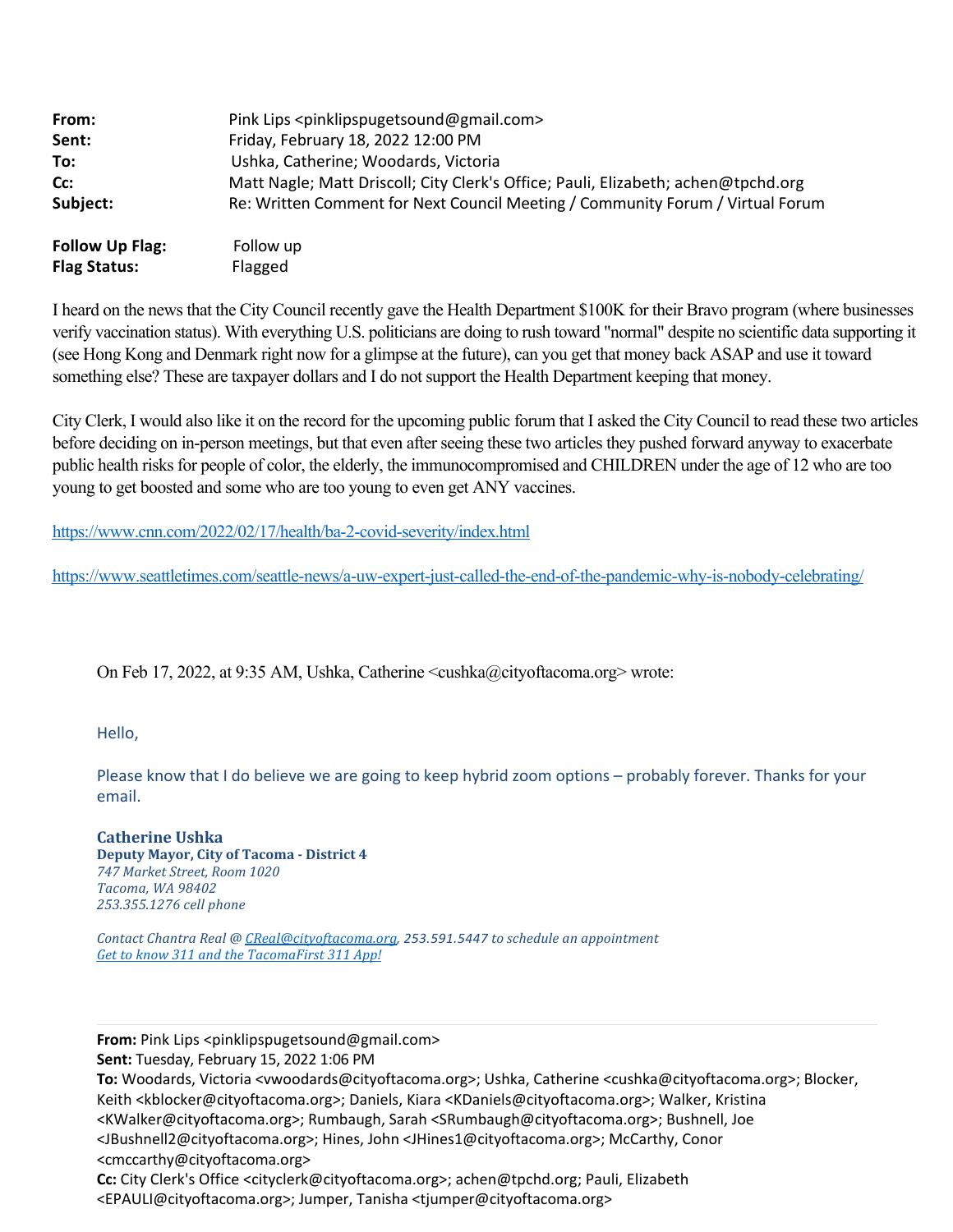**Subject:** Written Comment for Next Council Meeting / Community Forum / Virtual Forum

City Clerk, I am listening to this bizarre ego-driven update from Councilmember John Hines and I would like this officially logged:

Tacoma City Councilmembers, with another COVID surge on the horizon of omicron 2, or whatever you want to call it, perhaps stealth omicron, or BA.2, that's more contagious than omicron, and a third of the country (even more in Pierce County) who has not been vaccinated and probably a large part of the country who has not been naturally infected we will probably see another uptick in case rates and hospitalization rates. We cannot drop our guard now.

We know you are probably itching to sit behind that dais, especially those who are new to elected office or those who live for that kind of thing like Councilmember McCarthy, but the citizens of Tacoma expect you to do the responsible thing and continue offering 100% virtual access to all of your business meetings moving forward.

With COVID disproportionately impacting people of color, the very young, the elderly and those with immunocompromised systems, if we are striving toward an endemic state, you don't want to be responsible for hosting a superspreader meeting / event just to stroke your own egos.

Just because we are over COVID does not mean COVID is over us.

Jenna Michaels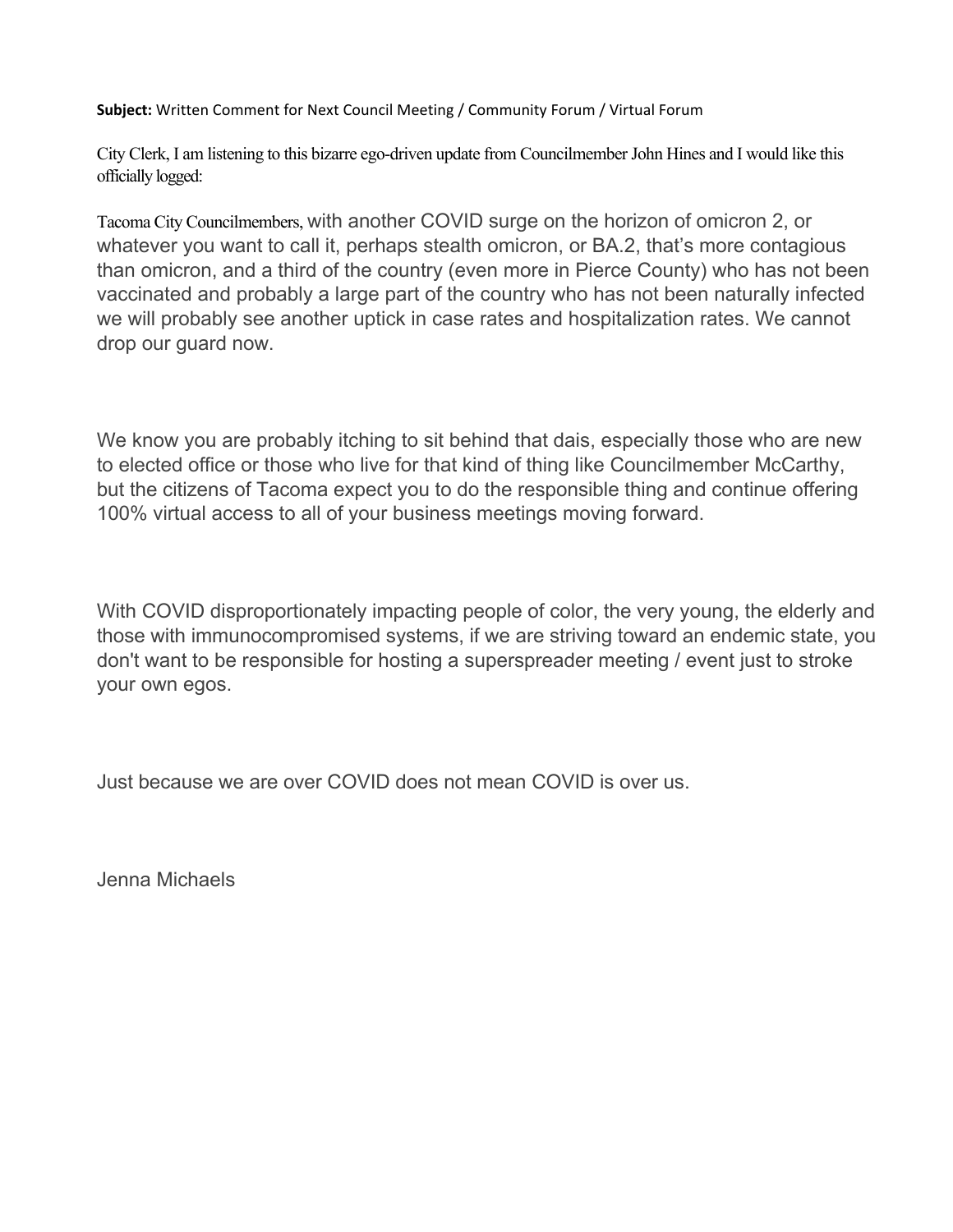| From:    | cascadian@yahoo.com                    |
|----------|----------------------------------------|
| Sent:    | Thursday, February 17, 2022 9:37 AM    |
| To:      | City Clerk's Office                    |
| Subject: | \$2.7 Billion surplus and homelessness |
|          |                                        |

**Follow Up Flag:** Follow up **Flag Status:** Flagged

HAMI

Homelessness, Addiction, Mental Illness

The state tax take forecasts show a \$2.7 Billion surplus between today and 2025. \$2.7 Billion.

I call on everyone here and all your friends to demand that the 'extra' money be dedicated wholly and solely to dealing with HAMI. All of it. Not to create and maintain services but to start solving the problems.

It's seen all over the news, social sites, and in just driving around town; we have a PROBLEM with HAMI and we aren't doing anything effectively about it. You can add whatever flavor you want, disparate impacts, collective problems, veterans.... I don't care. It's a problem that is unsolved and hugely complained about. By pretty much everyone.

I call upon the citizens of the State of Washington to get that money and get this dealt with.

Sadly, my efforts to date have been for naught as I have long called for \$500 Billion from the Feds, and/or land grants to fund solutions to HAMI. We threw around \$6 TRILLION dollars in the past year and a half, and did nothing to alleviate their and our problems aside from restricting the actual solving of problems. It doesn't make sense to complain without offering a solution.

I am offering solutions all over the place in the hopes that it will spark some action here. I get shamed, scolded and grumped at because I am looking for solutions, and the means to encourage better living for all. I don't understand, it's too complicated for me to understand.

Please. Let's finally start doing SOMETHING to get this area cleaned up. Now. We have \$2.7 billion at a minimum and if you want me to go through the state budget, I can easily find another \$8 Billion. I don't even care at this point if a check is written for \$70,000 to each homeless person to get them into housing and on a start to a better life. For Pierce County, that would be \$210 million. Less than 10% of the 'surplus' Pittance.

Thank you. Please start advocating for this to be solved.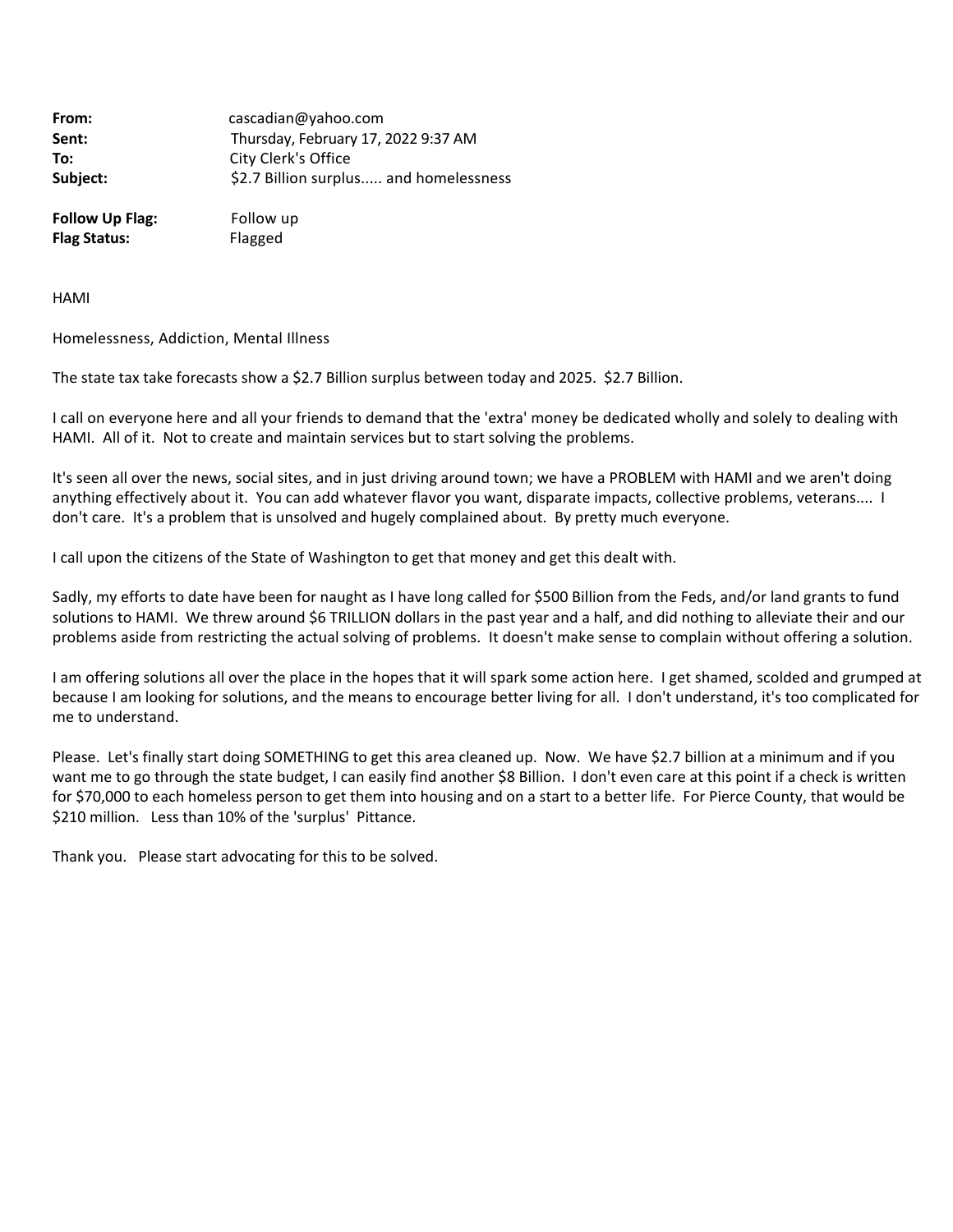**From: Heidi S. <heidigs@hotmail.com> Sent:** Tuesday, February 15, 2022 1:07 PM Subject: **Comment on in-person meetings Follow Up Flag:** Follow up

**Flag Status:** Flagged

Council members,

If in-person meetings are being considered, please ensure they must include a hybrid/online option (not just during the pandemic, but for all committees/commissions/public city meetings, going forward).

However, the prevailing community opinion (expressed to me, as a neighborhood council board-member) is to please not return to inperson meetings until the pandemic is absolutely over (not going by just when infection rates start to go down, since in-person meetings then will simply contribute to the next surge).

Trying to "return to normal" too soon, such as meeting in-person, is precisely why this pandemic is continuing for as long as it is, so please (for public health and safety) err on the side of caution and continue with virtual meetings, only.

Thank you, HeidiGS@hotmail.com

.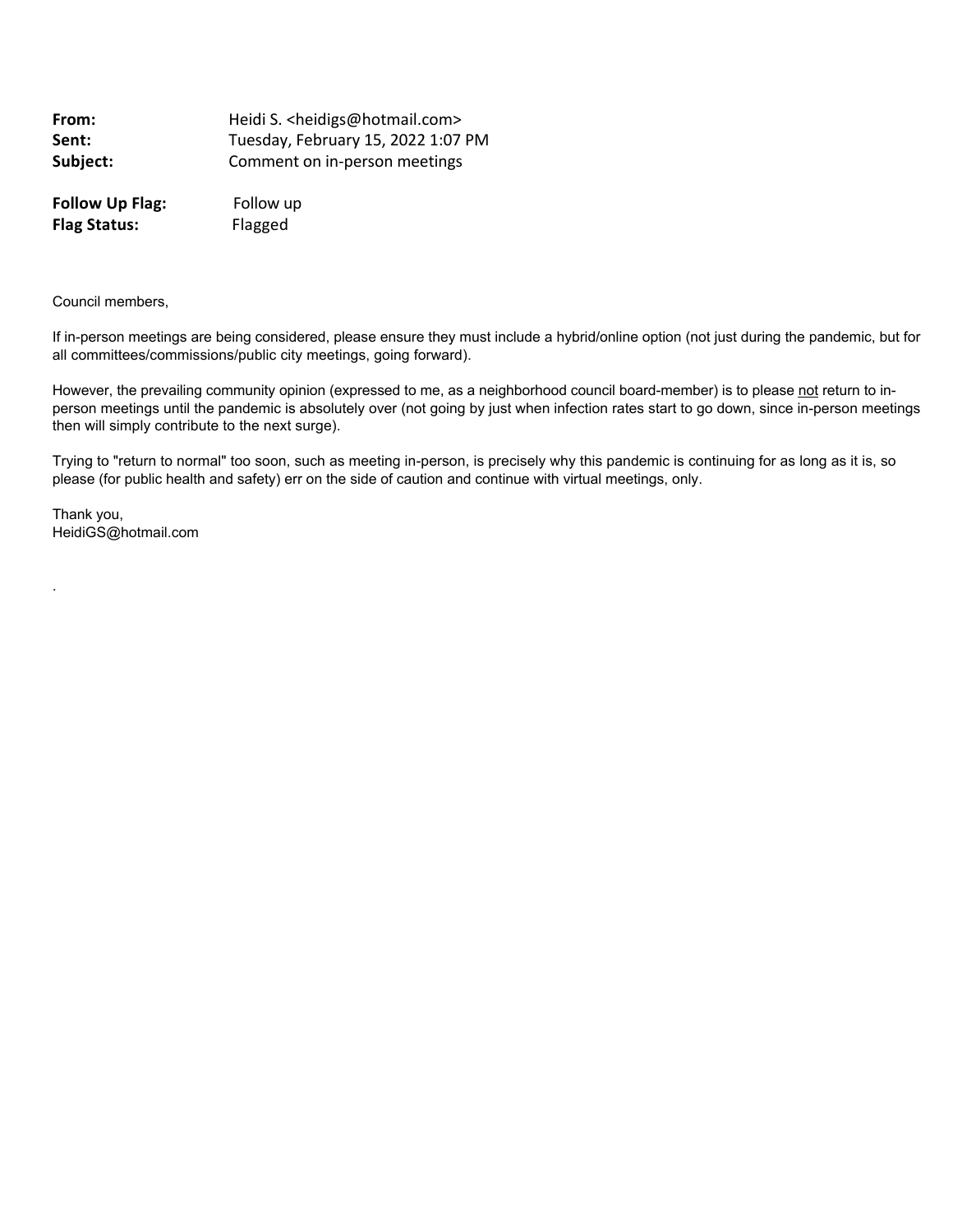| From:                  | Pink Lips <pinklipspugetsound@gmail.com></pinklipspugetsound@gmail.com>                                                                                 |
|------------------------|---------------------------------------------------------------------------------------------------------------------------------------------------------|
| Sent:                  | Tuesday, February 15, 2022 1:06 PM                                                                                                                      |
| To:                    | Woodards, Victoria; Ushka, Catherine; Blocker, Keith; Daniels, Kiara; Walker, Kristina;<br>Rumbaugh, Sarah; Bushnell, Joe; Hines, John; McCarthy, Conor |
| Cc:                    | City Clerk's Office; achen@tpchd.org; Pauli, Elizabeth; Jumper, Tanisha                                                                                 |
| Subject:               | Written Comment for Next Council Meeting / Community Forum / Virtual Forum                                                                              |
| <b>Follow Up Flag:</b> | Follow up                                                                                                                                               |
| <b>Flag Status:</b>    | Flagged                                                                                                                                                 |

City Clerk, I am listening to this bizarre ego-driven update from Councilmember John Hines and I would like this officially logged:

Tacoma City Councilmembers, with another COVID surge on the horizon of omicron 2, or whatever you want to call it, perhaps stealth omicron, or BA.2, that's more contagious than omicron, and a third of the country (even more in Pierce County) who has not been vaccinated and probably a large part of the country who has not been naturally infected we will probably see another uptick in case rates and hospitalization rates. We cannot drop our guard now.

We know you are probably itching to sit behind that dais, especially those who are new to elected office or those who live for that kind of thing like Councilmember McCarthy, but the citizens of Tacoma expect you to do the responsible thing and continue offering 100% virtual access to all of your business meetings moving forward.

With COVID disproportionately impacting people of color, the very young, the elderly and those with immunocompromised systems, if we are striving toward an endemic state, you don't want to be responsible for hosting a superspreader meeting / event just to stroke your own egos.

Just because we are over COVID does not mean COVID is over us.